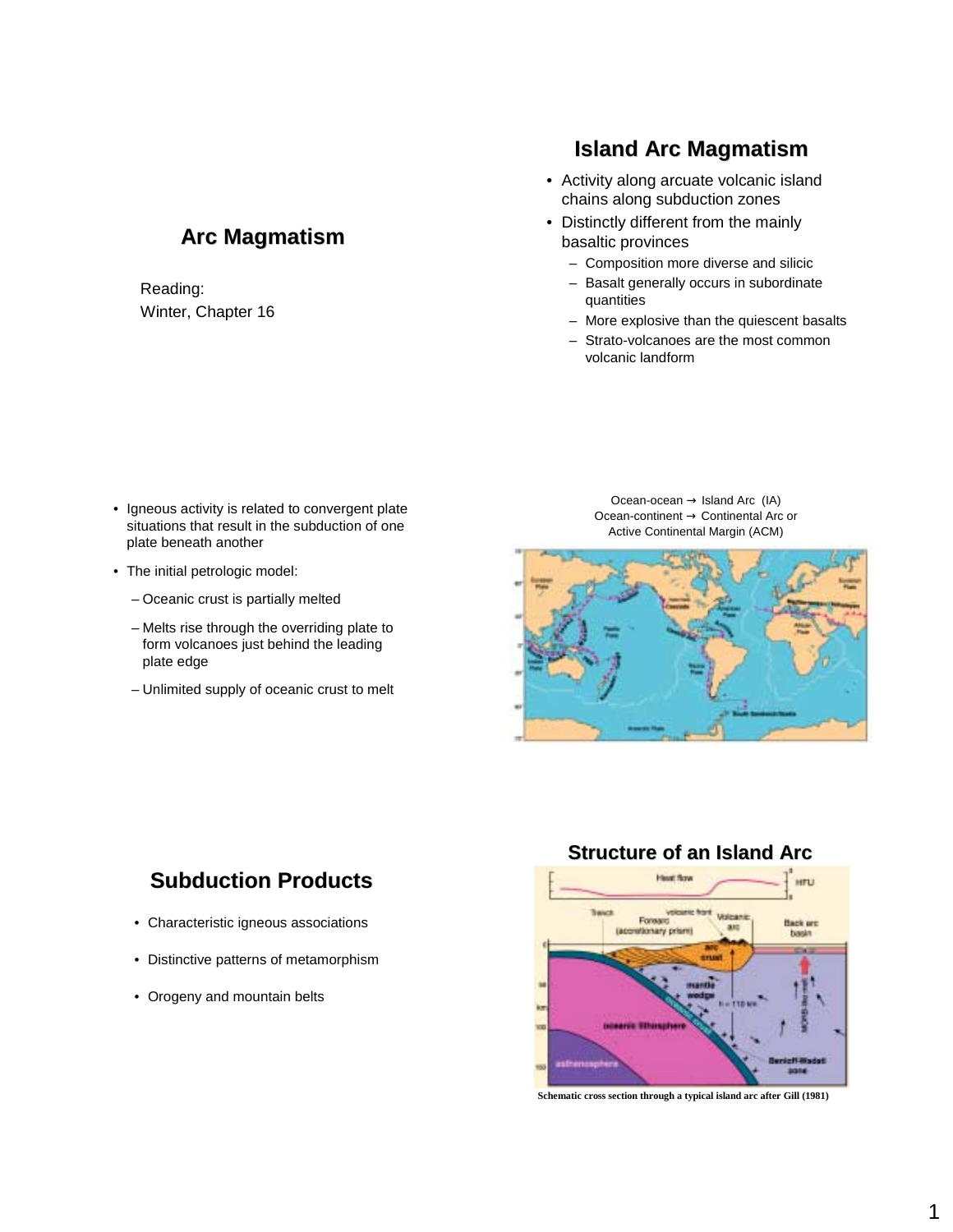#### **Volcanic Rocks of Island Arcs**

- Complex tectonic situation and broad spectrum
- High proportion of basaltic andesite and andesite
	- Most andesites occur in subduction zone settings

# **Major Elements and Magma Series**

- Tholeiitic (MORB, OIT)
- Alkaline (OIA)
- Calc-Alkaline (~ restricted to SZ)

### **Major Elements Major Elements and Magma Series**

a. Alkali vs. silica

- b. AFM
- c. FeO\*/MgO vs. silica

Diagrams for 1946 analyses from  $\sim$  30 island and continental arcs with emphasis on the more primitive volcanics

**Data compiled by Plank and Langmuir (1988)**



# **Sub-series of Calc-Alkaline**

• K<sub>2</sub>O is an important discriminator  $\rightarrow$  3 sub-series



**The three andesite series of Gill (1981) Contours represent the concentration of 2500 analyses of andesites stored in the large data file RKOC76 (Carnegie Institute of Washington).** 



**K2O-SiO2 diagram distinguishing high-K, medium-K and low-K series. Differentiation within a series dominated by fractional crystallization. Primary**  Differentiation within a series dominated by fractional crystallization. Primary<br>magmas are distinguished by variations in K<sub>2</sub>O at low SiO<sub>2</sub>. After Gill, 1981 **ACCO** represent differentiation trends within a series.



**represent differentiation trends within a series.**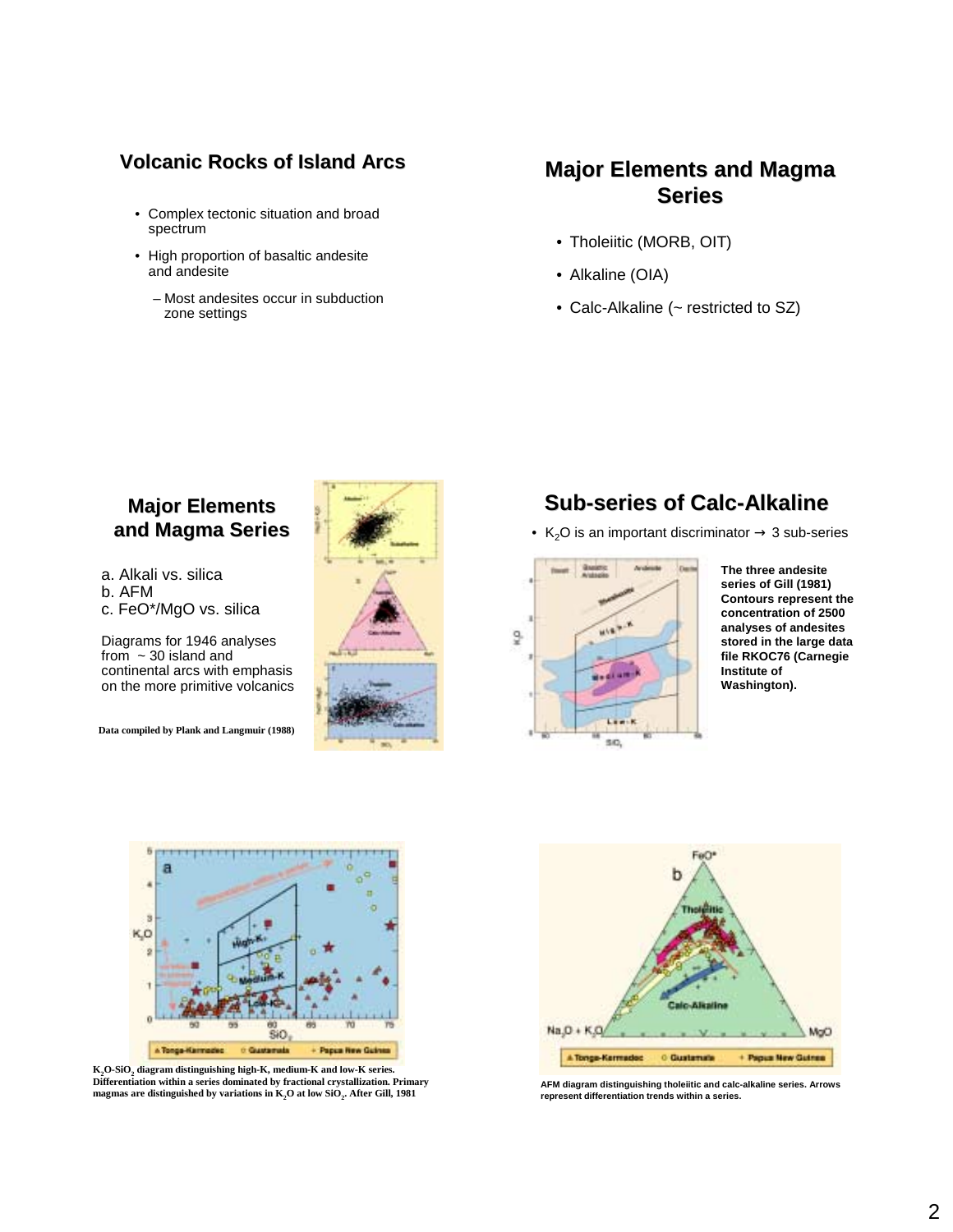

FeO\*/MgO vs. SiO<sub>2</sub> diagram distinguishing tholeiitic and calc-alkaline series.

**Tholeiitic vs. Calc-alkaline**

Tholeiitic silica in the Skaergård Intrusion

No change

C-A shows continually increasing  $SiO<sub>2</sub>$  and lacks dramatic Fe enrichment

 $N = D + K D$ 

#### **Tholeiitic vs. Calc-alkaline**



#### **Calc-alkaline differentiation**

- Early crystallization of an Fe-Ti oxide phase Probably related to the high water content of  $calc$ -alkaline magmas in arcs, dissolves  $\rightarrow$  high  $f_{O2}$
- High water pressure also depresses the plagioclase liquidus and → more An-rich
- As hydrous magma rises, ∆P → plagioclase liquidus moves to higher  $T \rightarrow$  crystallization of considerable An-rich-SiO<sub>2</sub>-poor plagioclase
- The crystallization of anorthitic plagioclase and lowsilica, high-Fe hornblende is an alternative mechanism for the observed calc-alkaline differentiation trend



**K2O-SiO2 diagram of nearly 700 analyses for Quaternary island arc volcanics from the Sunda-Banda arc. From Wheller et al. (1987) J. Volcan. Geotherm. Res., 32, 137-160.** 

## **Petrogenesis of Island Arc Magmas**

• Why is subduction zone magmatism a paradox?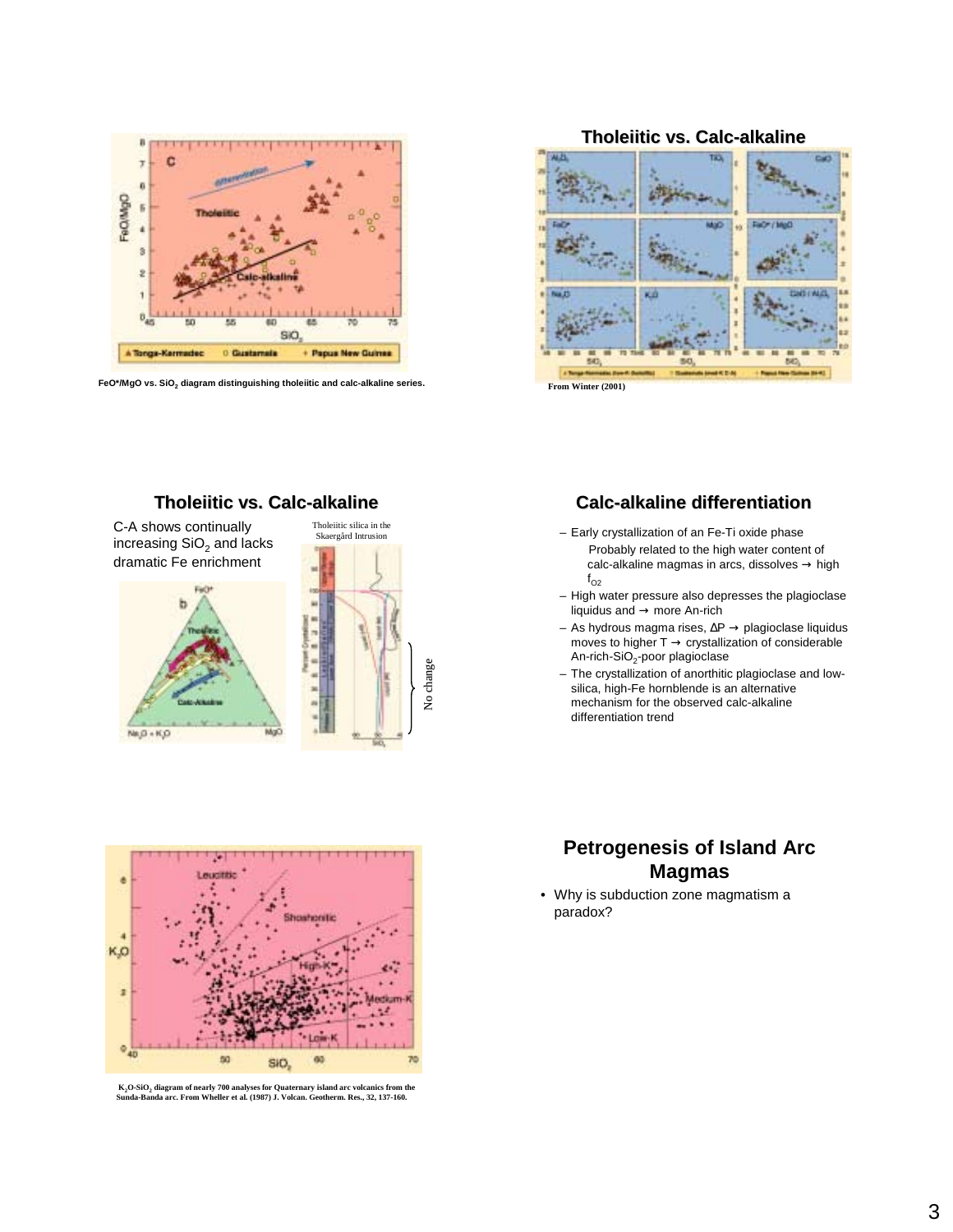The main variables that can affect the isotherms

- in subduction zone systems are:
- 1) the rate of subduction
- 2) the age of the subduction zone
- 3) the age of the subducting slab
- 4) the extent to which the subducting slab induces flow in the mantle wedge

Other factors, such as:

- dip of the slab
- frictional heating
- endothermic metamorphic reactions
- metamorphic fluid flow
- are now thought to play only a minor role

#### **Main Variables Affecting Isotherms in Subduction Zones**

- The rate of subduction
- The age of the subduction zone
- The age of the subducting slab
- The extent to which the subducting slab induces flow in the mantle wedge

- Typical thermal model for a subduction zone
- Isotherms will be higher (i.e. the system will be hotter) if a) the convergence rate is slower
	- b) the subducted slab is young and near the ridge (warmer)
	- c) the arc is young (<50-100 Ma according to Peacock, 1991)



The principal source components  $\rightarrow$  IA magmas

- 2. The mantle wedge between the slab and the arc crust
- 3. The arc crust
- 4. The lithospheric mantle of the subducting plate
- 5. The asthenosphere beneath the slab



- The principal source components  $\rightarrow$  IA magmas 1. The crustal portion of the subducted slab
	- 1a Altered oceanic crust (hydrated by circulating seawater, and metamorphosed in large part to greenschist facies) 1b Subducted oceanic and forearc sediments
	- 1c Seawater trapped in pore spaces



- Left with the subducted crust and mantle wedge
- The trace element and isotopic data suggest that both contribute to arc magmatism. How, and to what extent?
	- Dry peridotite solidus too high for melting of anhydrous mantle to occur anywhere in the thermal regime shown
	- $-$  LIL/HFS ratios of arc magmas  $\rightarrow$  water plays a significant role in arc magmatism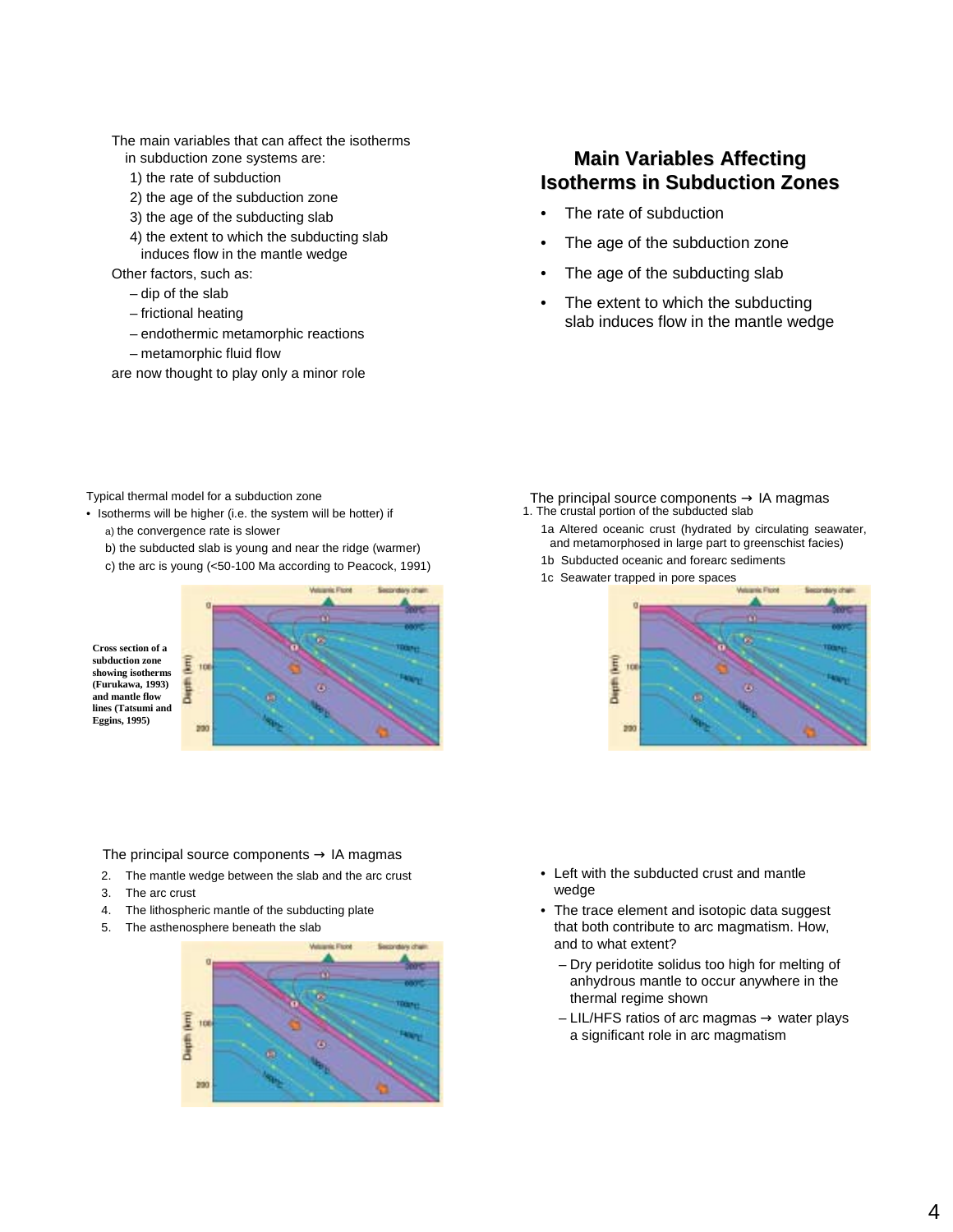• The sequence of pressures and temperatures that a rock is subjected to during an interval such as burial, subduction, metamorphism, uplift, etc. is called a pressure-temperature-time or P-T-t path



- pressure-temperature-temperature-temperature-temperature-temperature-temperature-<br>
which importance of clab derived water and a the importance of slab-derived water and a MORB-like mantle wedge source
	- The flat HREE pattern argues against a garnet-bearing (eclogite) source
	- Thus modern opinion has swung toward the non-melted slab for most cases

**Mantle Wedge P-T-t Paths**



- Amphibole-bearing hydrated peridotite should melt at ~ 120 km
- Phlogopite-bearing hydrated peridotite should melt at ~ 200 km  $\rightarrow$  Is there a second arc behind first?







#### **Island Arc Petrogenesis**

# **Multi-stage, Multi stage, Multi-source Process Process**

- Dehydration of the slab provides the LIL enrichments + enriched Nd, Sr, and Pb isotopic signatures
	- These components, plus other dissolved silicate materials, are transferred to the wedge in a fluid phase (or melt?)
- The mantle wedge provides the HFS and other depleted and compatible element characteristics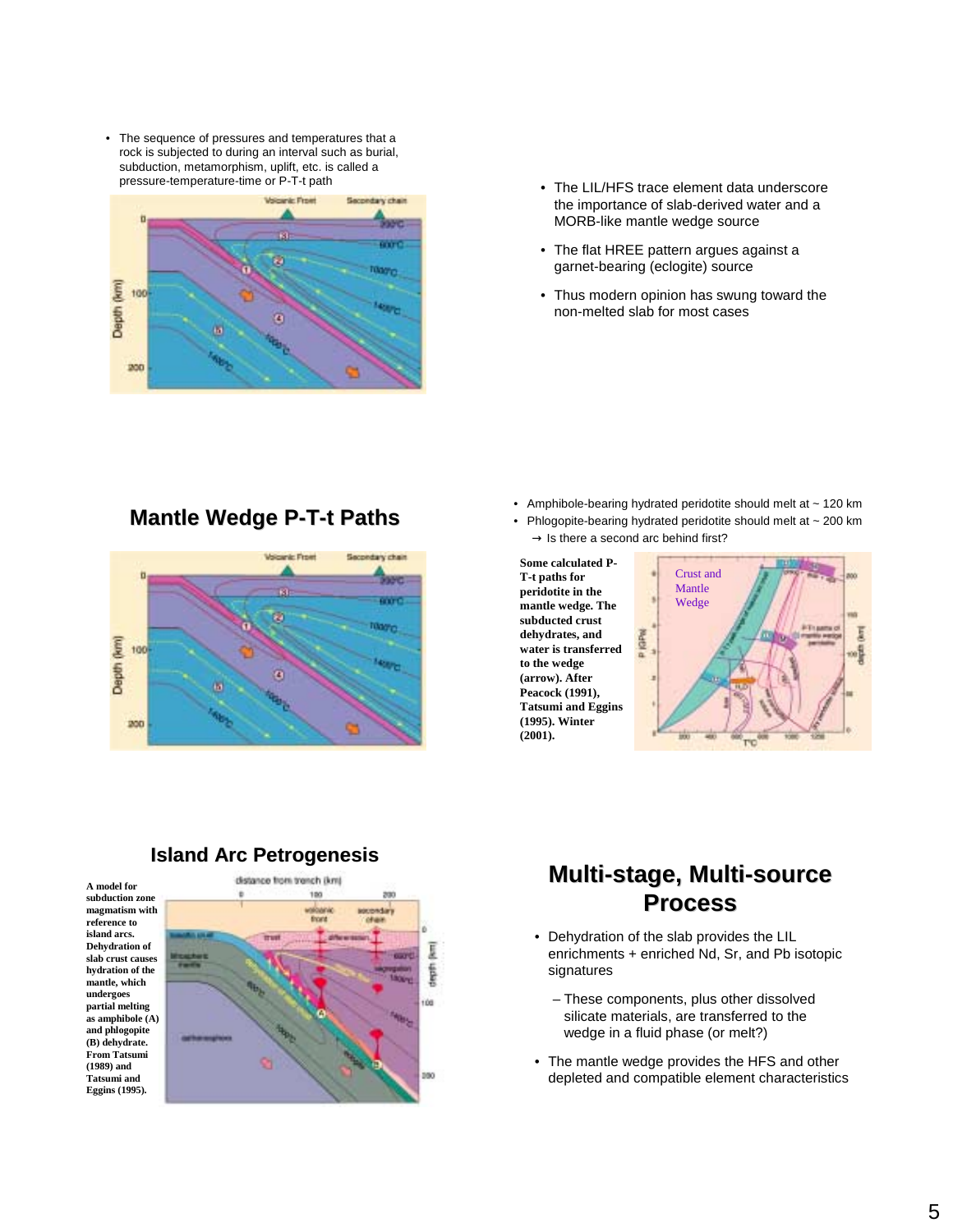- Phlogopite is stable in ultramafic rocks beyond the conditions at which amphibole breaks down
- P-T-t paths for the wedge reach the phlogopite-2 pyroxene dehydration reaction at about 200 km depth



#### **Fractional crystallization occurs at various levels**



- The parent magma for the calc-alkaline series is a high alumina basalt, a type of basalt that is largely restricted to the subduction zone environment, and the origin of which is controversial
- Some high-Mg (>8wt% MgO) high alumina basalts may be primary, as may some andesites, but most surface lavas have compositions too evolved to be primary
- Perhaps the more common low-Mg (< 6 wt. % MgO), high-Al (>17wt%  $Al_2O_3$ ) types are the result of somewhat deeper fractionation of the primary tholeiitic magma which ponds at a density equilibrium position at the base of the arc crust in more mature arcs

## **Continental Arcs**

Reading: Winter Chapter 17

## **Continental Arc Magmatism**

#### **Potential differences with respect to Island Arcs:**

- Thick sialic crust contrasts greatly with mantlederived partial melts may  $\rightarrow$  more pronounced effects of contamination
- Low density of crust may retard ascent  $\rightarrow$ stagnation of magmas and more potential for differentiation
- Low melting point of crust allows for partial melting and crustally-derived melts

# **North American Batholiths**

Major plutons of the North American Cordillera, a principal segment of a continuous Mesozoic-Tertiary belt from the Aleutians to Antarctica.

Figure after Anderson (1990.

The Sr 0.706 line in N. America is after Kistler (1990), Miller and Barton (1990) and Armstrong (1988).

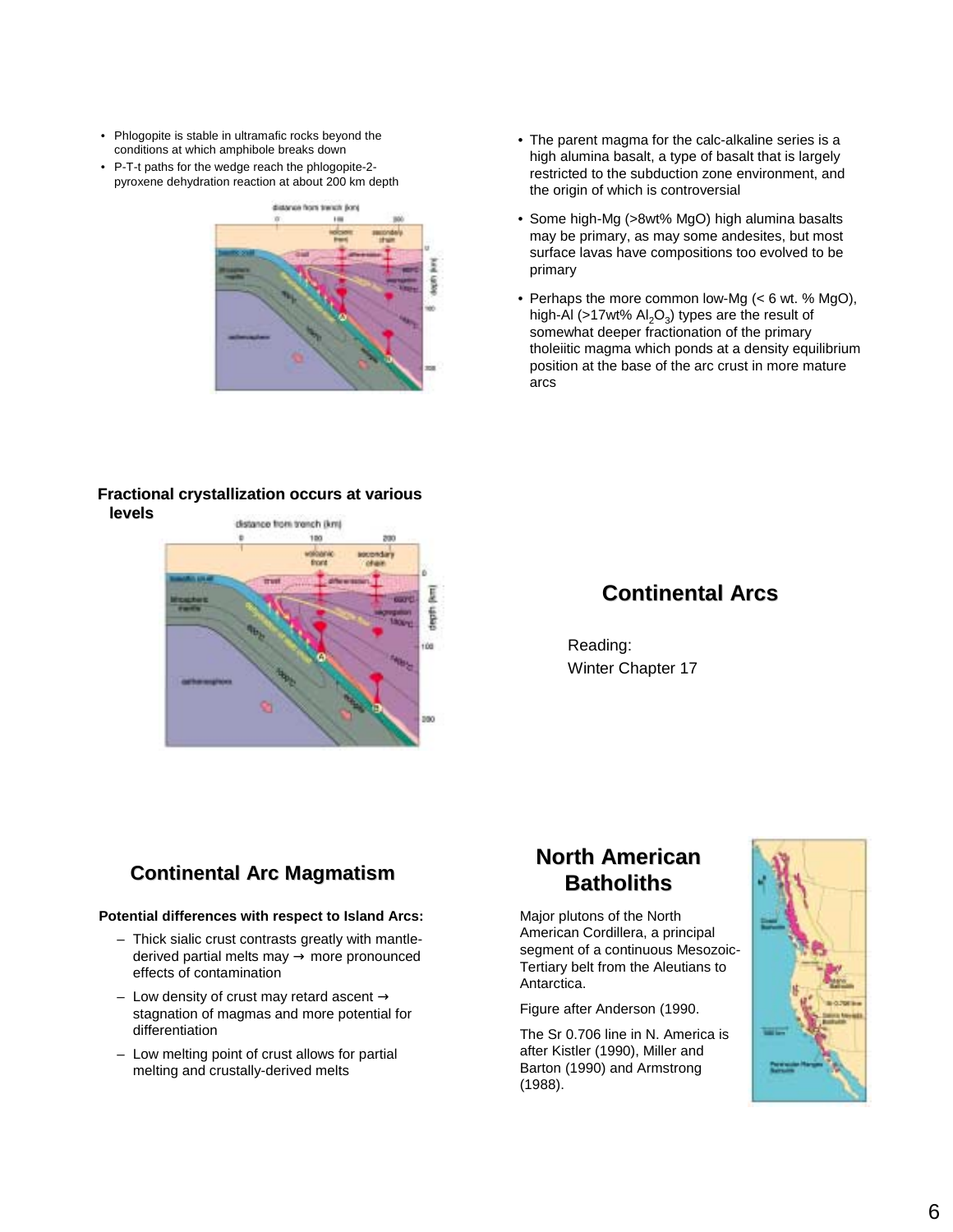•Pressure-temperature phase diagram showing solidus curves for  $H_2O$ saturated and dry granite.

•An  $H_2O$ -saturated granitoid just above the solidus at A will quickly intersect the solidus as it rises and will therefore solidify.

•A hotter, H<sub>2</sub>Oundersaturated granitoid at B will rise further before solidifying.



# **Crustal Melting**

- a. Simplified P-T phase diagram
- b. Quantity of melt generated during the melting of muscovite-biotite-bearing crustal source rocks, after Clarke (1992) and Vielzeuf and Holloway (1988).
- c. Shaded areas in (a) indicate zones of melt generation. Figures from Winter (2001)



## **Subduction Section**

Schematic diagram to illustrate how a shallow dip of the subducting slab can pinch out the asthenosphere from the overlying mantle wedge.

Winter (2001)



#### **Thick Crust Model Thick Crust Model**

Schematic cross sections of a volcanic arc showing an initial state (a) followed by trench migration toward the continent (b), resulting in a destructive boundary and subduction erosion of the overlying crust.

Alternatively, trench migration away from the continent (c) results in extension and a constructive boundary. In this case the extension in (c) is accomplished by "roll-back" of the subducting plate.

Winter (2001) .



### **Continental Continental Underplating**

Schematic diagram illustrating (a) the formation of a gabbroic crustal underplate at an continental arc and (b) the remelting of the underplate to generate tonalitic plutons.

After Cobbing and Pitcher (1983)





Schematic cross section of an active continental margin subduction zone, showing the dehydration of the subducting slab, hydration and melting of a heterogeneous mantle wedge, crustal underplating of mantle-derived melts where MASH processes may occur, as well as crystallization of the underplates. Winter (2001)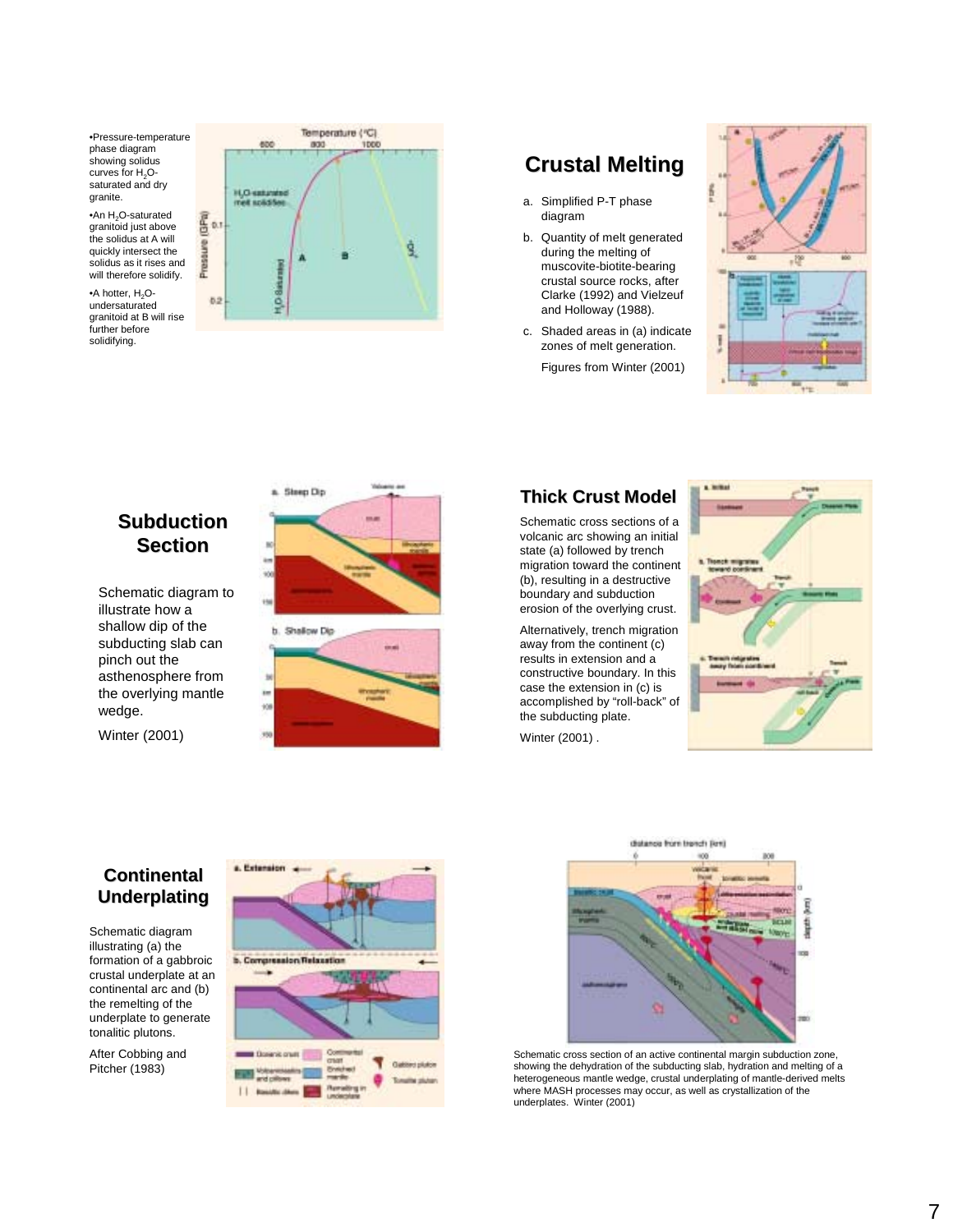### **Cascade Arc System**

Map of the Juan de Fuca plate

After McBirney and White (1982) and Hughes (1990).

Winter (2001)



#### **Instabilities**

- A layer of less dense material overlain by a denser material is unstable
- The upper layer develops undulations and bulges (Rayleigh-Taylor instabilities)
- The spacing of the bulges depends on the thickness of the light layer and its density contrast with the heavy layer



# Diapirs Diapirs **Diapir Ascent Diapir Ascent**

- Velocity of ascent depends on diapir size and shape
- A sphere is the most efficient shape
- Surface area ~ frictional resistance
- Volume ~ buoyant driving force
- Rise velocity proportional to area squared

# **Neutral Buoyancy**

- Positively buoyant
	- Melt less dense than surrounding rocks
	- Primary basalt magma surrounded by mantle peridotite
- Negatively buoyant
	- Melt more dense than surrounding rocks
	- Olivine basalt intruded into continental crust